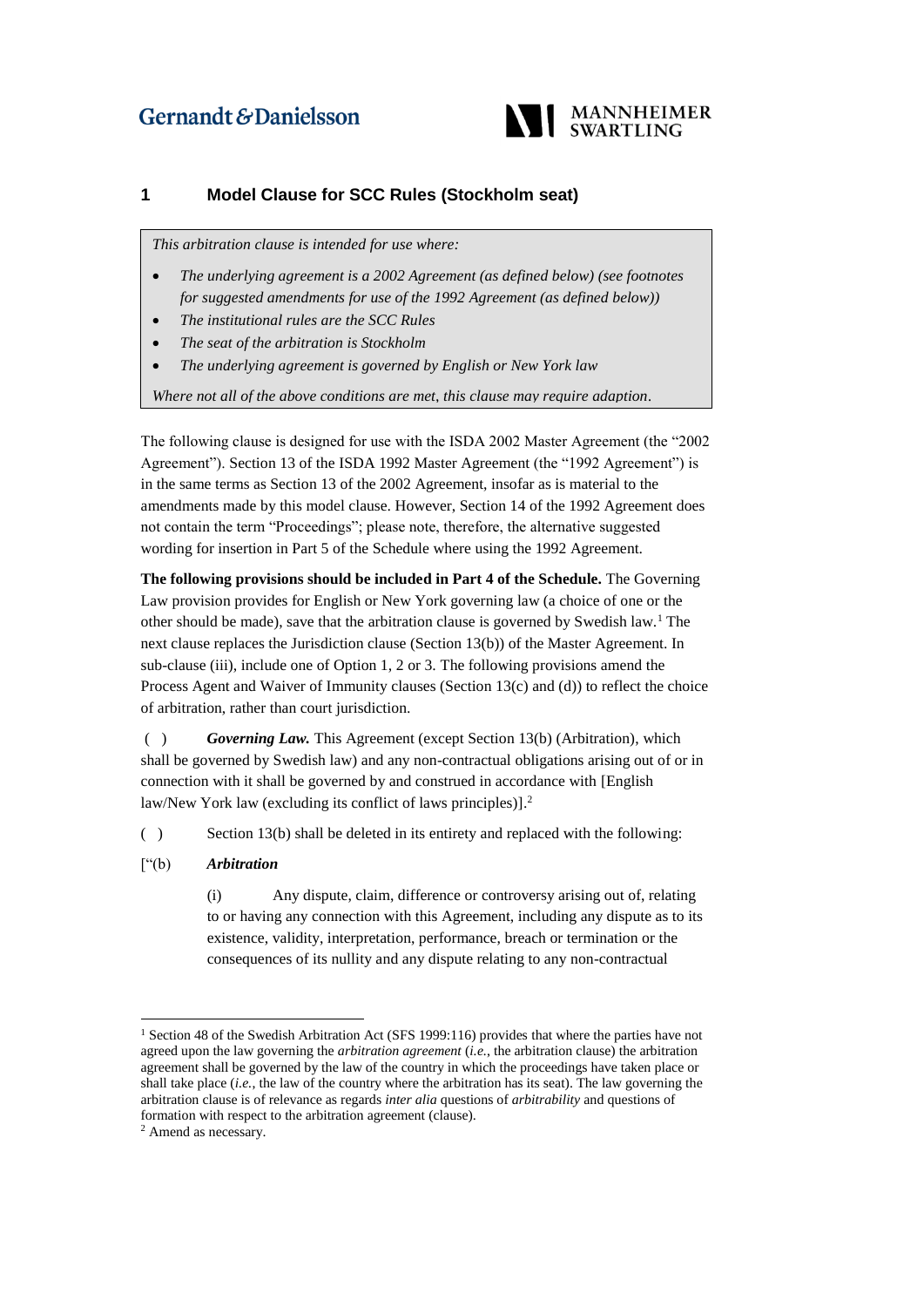## Gernandt & Danielsson

1



obligations arising out of or in connection with it (a "Dispute"), shall be referred to and finally resolved by arbitration.

(ii) The arbitration shall be conducted in accordance with the Arbitration Rules of the Arbitration Institute of the Stockholm Chamber of Commerce (the "SCC") (the "Rules"). Capitalised terms used in this Section which are not otherwise defined in this Agreement have the meaning given to them in the Rules.

(iii) [**Option 1:** The arbitral tribunal shall consist of one arbitrator, who shall be appointed in accordance with the Rules.<sup>3</sup>]

[**Option 2:** The arbitral tribunal shall consist of three arbitrators. The members of the arbitral tribunal shall be appointed in accordance with the Rules.<sup>4</sup>]

[**Option 3:** The arbitral tribunal shall consist of three arbitrators. The members of the arbitral tribunal shall be appointed in accordance with the Rules, save that the president of the arbitral tribunal shall be appointed by the two coarbitrators. If no such appointment is made within 30 days of appointment of the second co-arbitrator, the president shall be appointed in accordance with the Rules.<sup>5</sup>]

- (iv) The seat, or legal place of arbitration, shall be Stockholm.
- (v) The language used in the arbitral proceedings shall be English.<sup>6</sup>

(vi) Each party undertakes to keep confidential (a) all orders and awards in the arbitration, together with (b) all materials submitted in the proceedings and created for the purpose of the arbitration and (c) all other documents submitted by the other party in the proceedings unless such documents are already in the public domain. Exceptions to the foregoing shall only apply to the extent that disclosure may be required of a party due to (i) mandatory law, an order of a

 $3$  Article 17(3) of the SCC Rules provides that where the arbitral tribunal is to consist of a sole arbitrator, the parties shall be given 10 days within which to jointly appoint the arbitrator. If the parties fail to make the appointment within this time period, the arbitrator shall be appointed by the Board of the SCC.

<sup>4</sup> Article 17(4) of the SCC Rules provides that where the arbitral tribunal is to consist of more than one arbitrator, each party shall appoint, in the Request for Arbitration and the Answer respectively, an equal number of arbitrators and the president of the arbitral tribunal shall be appointed by the Board of the SCC. Where a party fails to appoint arbitrator(s) within the stipulated time period, the Board of the SCC shall make the appointment.

<sup>&</sup>lt;sup>5</sup> The purpose of this provision is to give the two co-arbitrators (appointed by the parties) the right to appoint the president of the tribunal. If they fail to make an appointment within the time period agreed by the parties (30 days), then the president will be appointed by the Board of the SCC under Article 17(2) and (4) of the SCC Rules.

 $6$  Article 26(1) of the SCC Rules provides that unless agreed upon by the parties, the arbitral tribunal shall determine the language(s) of the arbitration having due regard to all relevant circumstances and shall give the parties an opportunity to submit comments.